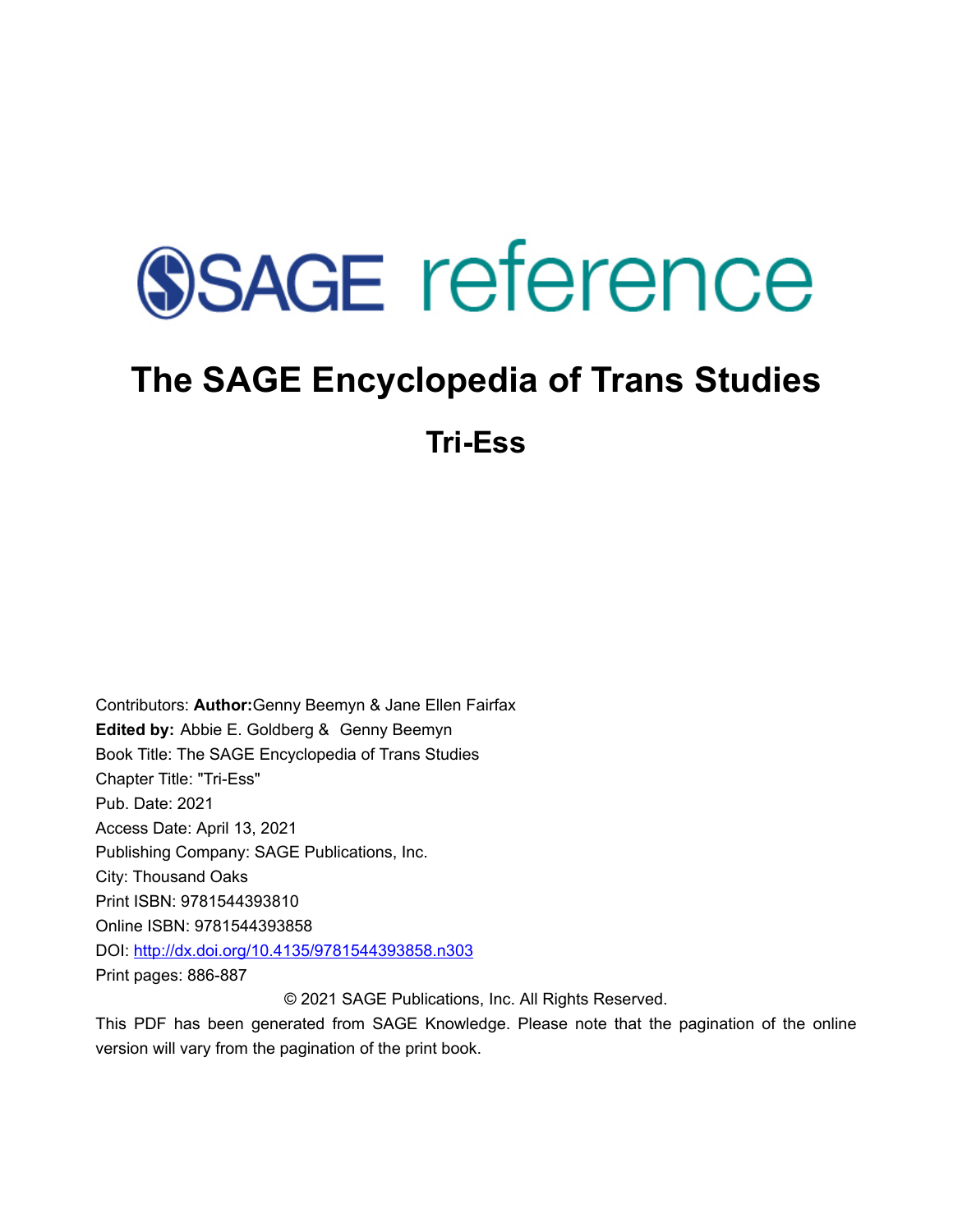Tri-Ess, or the Society for the Second Self, is an international social and support organization for heterosexual crossdressers and their partners and spouses. Because men who crossdress have long been subjected to discrimination from the dominant society, female-presenting crossdressers often feel ashamed of their identities and do not know others like themselves. Before the rise of the Internet, many believed that they were "the only one." Tri-Ess has helped many crossdressing men accept themselves—and for their partners and wives to accept them—and provided a supportive community for both groups. Through its publications and media appearances, the organization has also increased awareness of the experiences of crossdressers and decreased the stigma they feel.

### **Development**

The organization that would become Tri-Ess was established by Virginia Prince, a female-presenting crossdresser from Los Angeles, in 1961. Prince had begun Transvestia, a bimonthly magazine for crossdressers, and the initial members of the group were local subscribers. Prince invited the magazine's readers to a meeting, telling them to bring stockings and high heels but not informing them that the other crossdressers would be there. When the group was assembled, Prince had them don the female apparel, thus disclosing to each other and ensuring that they would maintain their shared confidence. Because of its origins, the organization was initially known as the Hose and Heels Club, but Prince changed its name to the Foundation for Personality Expression (FPE or Phi Pi Epsilon) the following year.

Prince envisioned FPE as the Alpha Chapter of a sorority-like crossdressing organization that would have chapters throughout the country and internationally, and by the mid-1960s, she had chartered several other U.S. chapters. Prince set strict membership requirements. Only cis heterosexual male crossdressers—whom she referred to as "true transvestites"—could join, as she wanted to dissociate the group from both gay and bisexual male crossdressers and trans women. In so doing, Prince sought to address the two main fears of the wives and partners of cis heterosexual male crossdressers: that their husbands and boyfriends will leave them for men or that their partners will begin to identify as women. Prince maintained tight control over the organization until 1976, when FPE merged with the Mamselle Sorority, a Southern California crossdressing group led by Carol Beecroft, to become the Society for the Second Self or Tri-Ess.

Becoming Tri-Ess's first president, Beecroft worked to make the organization more inclusive and more visible. She made alliances with trans women and gay and bisexual men, as well as enlarged the group's outreach and programming. She began the group's journal, The Femme Mirror, which she edited for more than a dozen years, and started its annual Holiday En Femme event, in which members would gather each November in a different city and go out crossdressed. For some members, the holiday gatherings were the only opportunity they had to be feminine in public. These events also gave crossdressers who lived far from a Tri-Ess chapter a chance to meet and socialize with others like themselves. Beecroft also initiated a confidential mail service, organized a project to donate books on crossdressing to local libraries, and encouraged the wives of the crossdressing men to become more involved through the creation of Couples Groups.

In 1988, after Beecroft was incapacitated in an accident, Jane Ellen Fairfax was elected chair of the Board of Directors and expanded the organization's vision, which was reflected in the acronym "FIBER":

- Full personality expression, in both its masculine and feminine parts
- Integration of masculine and feminine elements to live as a whole, fulfilled person
- Balance between masculinity and femininity
- Education of crossdressers toward self-acceptance and of society
- Relationship building in the context of crossdressing

Fairfax also focused greater attention on the needs of the wives and partners of crossdressers. With her guidance, Tri-Ess decided to give them full membership status (previously, they had been considered "guests"); established The Sweetheart Connection, a quarterly newsletter by and for wives; and started the Spouses' and Partners' International Conference for Education (SPICE). During this time, Fairfax's wife, Mary, became editor of The Femme Mirror and greatly expanded its content. Also, Melanie and Peggy Rudd began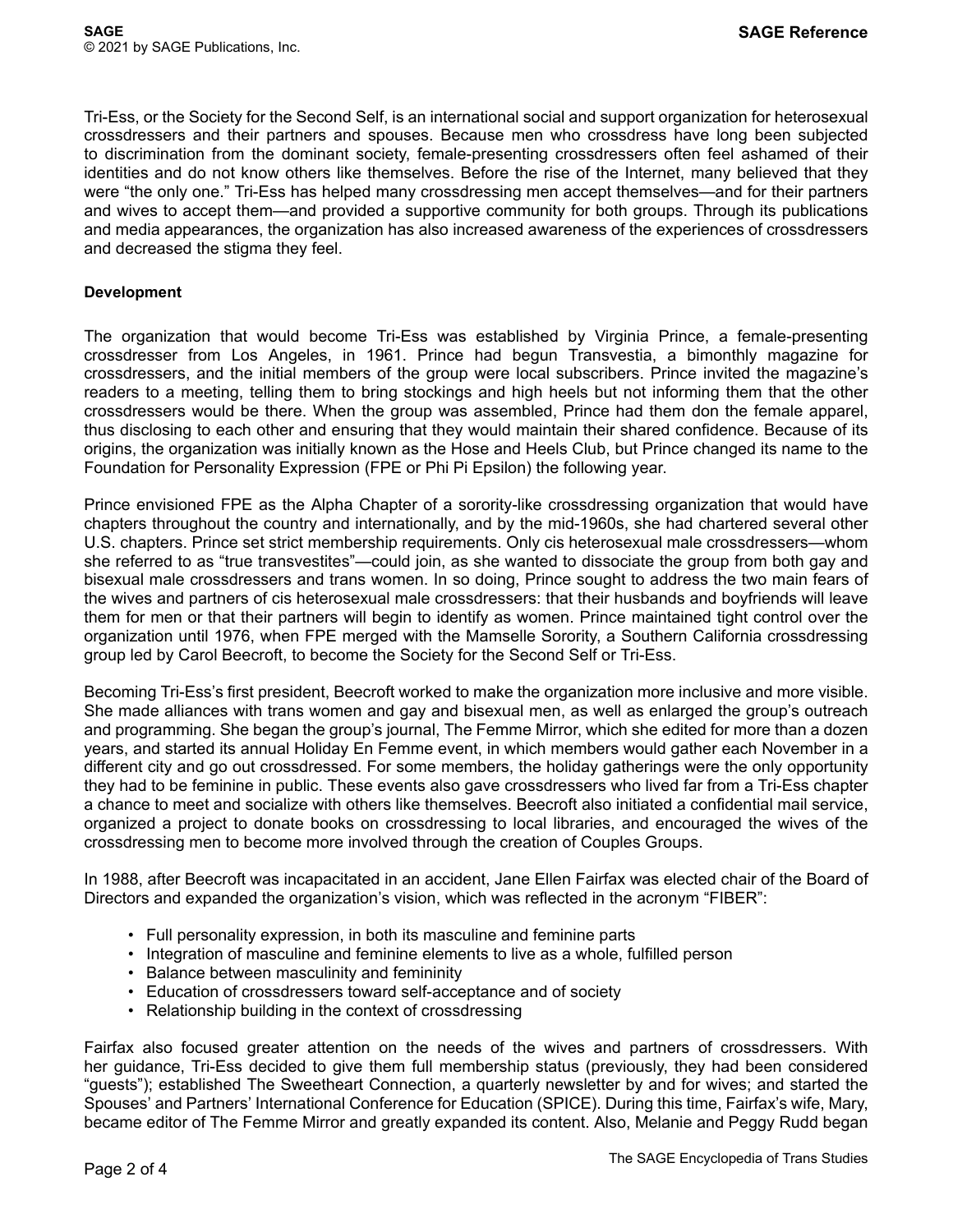the Dignity cruises, which, like the Holiday En Femme events, enabled crossdressers to be out in a safe, supportive environment and meet others like themselves.

### **Growth**

Prince's vision of chapters across the United States began to come to fruition in the 1990s, as crossdressers and their families, who were eager to meet others like themselves and find support, formed Tri-Ess affiliates in different cities. At its height in the early 2000s, Tri-Ess had 25 chapters, including some in southern and midwestern cities that, until then, had few resources for trans people. The chapters sponsored not only social events but also sessions on topics like feminine dressing, legal issues, telling partners and children, and selfdefense.

#### **Decline**

By the end of the second decade of the 21st century, the number of members and chapters had fallen precipitously. Because many men now find it somewhat easier to go out crossdressed, they feel less in need of an organization. Also, fewer young male-assigned individuals today identify as crossdressers; instead, they more often describe themselves with terms like gender fluid, gender nonconforming, and genderqueer. Internal factors have also played a role in the decline. Mary Fairfax became ill and could no longer edit The Femme Mirror, and Jane had to step back from Tri-Ess to care for her. As of 2020, only six chapters remain.

#### **Impact**

Even though the organization is seemingly past its heyday, Tri-Ess deserves a tremendous amount of credit for bringing formerly isolated crossdressers together and helping them recognize that they are not pathological or immoral. It has provided support to tens of thousands of crossdressers and their wives and partners and has increased the visibility of this often overlooked segment of the trans community.

Genny Beemyn and Jane Ellen Fairfax

See also [Activism](http://sk.sagepub.com/reference/the-sage-encyclopedia-of-trans-studies/i882.xml); [Crossdressers as Part of the Trans Community](http://sk.sagepub.com/reference/the-sage-encyclopedia-of-trans-studies/i2059.xml); [Crossdressing, History of](http://sk.sagepub.com/reference/the-sage-encyclopedia-of-trans-studies/i2081.xml); [History;](http://sk.sagepub.com/reference/the-sage-encyclopedia-of-trans-studies/i3752.xml) [Prince,](http://sk.sagepub.com/reference/the-sage-encyclopedia-of-trans-studies/i5565.xml)  **Virginia** 

## **Further Readings**

Beemyn, G. (2014). U.S. history. In L. Erickson-Schroth (Ed.), Trans bodies, trans selves: A resource for the transgender community (pp. 501–536). New York, NY: Oxford University Press.

Bullough, V. L., & Bullough, B. (1993). Cross dressing, sex, and gender. Philadelphia: University of Pennsylvania Press.

Ekins, R., & King, D. (Eds.). (2005). Virginia Prince: Pioneer of transgendering. Binghamton, NY: Haworth Medical Press.

Rudd, P. J. (1999). Crossdressing with dignity: The case for transcending gender lines. Katy, TX: PM **Publishers** 

Rudd, P. J. (1999). My husband wears my clothes: Crossdressing from the perspective of a wife. Katy, TX: PM Publishers.

Stryker, S. (2017). Transgender history: The roots of today's revolution. New York, NY: Seal Press.

Tri-Ess. (n.d.). Retrieved from [https://www.tri-ess.org](https://www.tri-ess.org/)